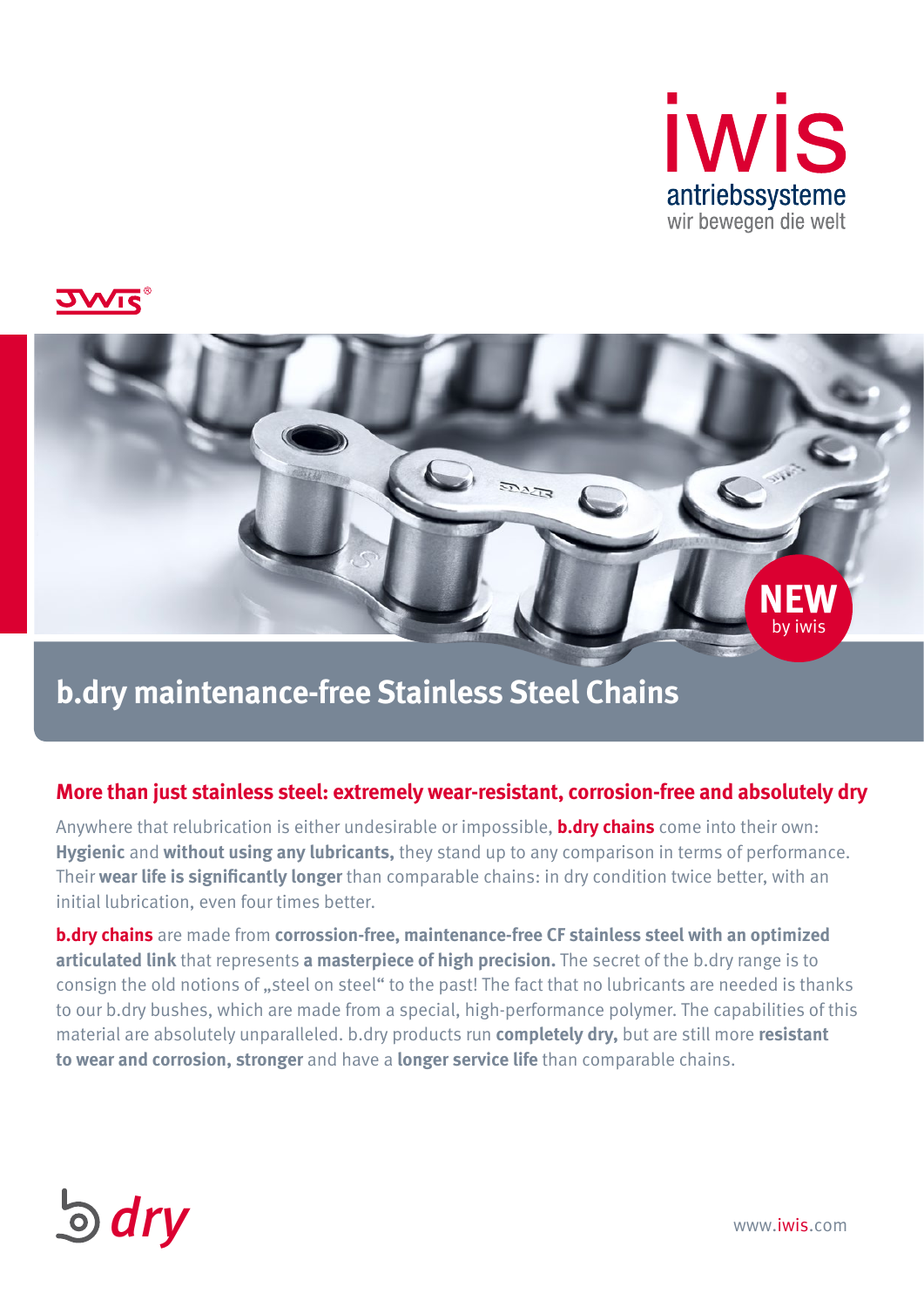



## **Technical highlights**

- Properties of individual parts that are perfectly harmonized with each other reduce chain wear and dramatically increase service life. b.dry chains are extremely reliable, withstand high dynamic loads and are corrosion-resistant.
- b.dry chains are completely dry-running. No lubrication is necessary, thanks to a high-performance plastic friction bearing in the articulated link.
- High-performance polymer bushes are FDA-compliant, heavy-duty and low-friction. Contact with foodstuffs or hygiene products is safe.
- Stainless steel bushes: thin-walled, seamless and ball-drifted. This gives b.dry chains greater strength and considerably increases their resistance to wear.
- CF base chain is made from austenitic stainless steel.
- Extremely high resistance to aggressive media. Information on chemical resistance of the b.dry chains and bush available on request.
- Length tolerances compliant with ISO 606.
- Temperature range: -100 °C through + 200 °C.
- No relubrication required.
- Also available as roller chains with attachments or extended pins and as custom-developed chains. ANSI chains also on request.

## **Applications**

- In aggressive environments
- In environments in which water or steam are applied and with strict cleaning regulations for e.g.:
- Pharmaceutical industry
- Automobile industry paint lines
- Food processing industry
- Clean room applications

In a dry state PWIS-free





Wear life Chain dry

Wear life Chain with initial lubrication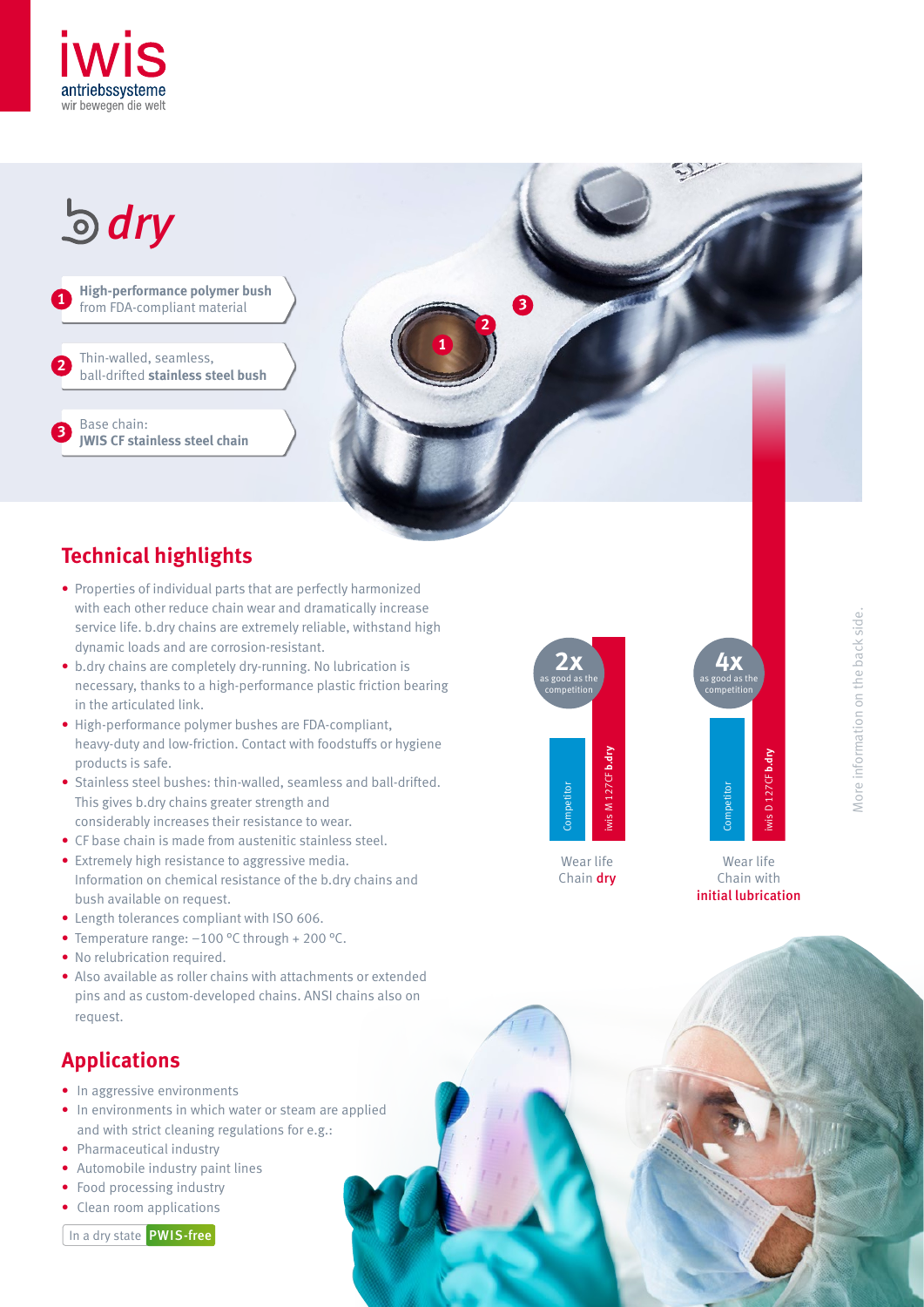



## **Product range**  $\frac{1}{2}$  *dry*

| Chain no.              | DIN ISO | Pitch   | Inner<br>width | Roller Ø        | Pin Ø           | Pin length   | Length<br>grooved pin** | Plate<br>height | Traverse<br>pitch        | Min. tensile<br>strength | Article no.<br>Chain with<br>no initial<br>lubrication |
|------------------------|---------|---------|----------------|-----------------|-----------------|--------------|-------------------------|-----------------|--------------------------|--------------------------|--------------------------------------------------------|
|                        |         | p<br>mm | b1 min.<br>mm  | $d1$ max.<br>mm | $d2$ max.<br>mm | a1 max<br>mm | a max.<br>mm            | g<br>mm         | e<br>mm                  | Fь<br>N                  |                                                        |
| L 85 CF b.dry          | 08 B-1  | 12,70   | 7,75           | 8,51            | 4,45            | 17,0         | 20,7                    | 11,8            | $\qquad \qquad -$        | 12.500                   | 40009443                                               |
| D 85 CF <b>b.drv</b>   | 08 B-2  | 12,70   | 7,75           | 8,51            | 4,45            | 31,0         | 34,9                    | 11,8            | 13,92                    | 22.000                   | 40009454                                               |
| M 106 CF <b>b.drv</b>  | 10 B-1  | 15,875  | 9,65           | 10,16           | 5,08            | 19,6         | 23,7                    | 14,7            | $\overline{\phantom{m}}$ | 16.000                   | 40009451                                               |
| D 106 CF <b>b.drv</b>  | 10 B-2  | 15,875  | 9,65           | 10,16           | 5,08            | 36,2         | 40,3                    | 14,7            | 16,59                    | 29.000                   | 40009455                                               |
| M 127 CF <b>b.drv</b>  | 12 B-1  | 19,05   | 11,68          | 12,07           | 5,72            | 22,7         | 27,3                    | 16,1            | $\qquad \qquad -$        | 20,000                   | 40009452                                               |
| D 127 CF <b>b.drv</b>  | 12 B-2  | 19,05   | 11,68          | 12,07           | 5,72            | 42,2         | 46,8                    | 16,1            | 19,46                    | 35.000                   | 40009456                                               |
| M 1611 CF <b>b.drv</b> | 16 B-1  | 25,40   | 17,02          | 15,88           | 8,28            | 36,1         | 41,5                    | 21,0            | $\qquad \qquad -$        | 40.000                   | 40009453                                               |
| D 1611 CF <b>b.drv</b> | 16 B-2  | 25,40   | 17,02          | 15,88           | 8,28            | 67,0         | 73,4                    | 21,0            | 31,88                    | 85.000                   | 40009457                                               |

\*\* a = Spring connecting link CF = corrossion-free Roller chains with standard attachments and custom designs can be implemented. ANSI chains on request.